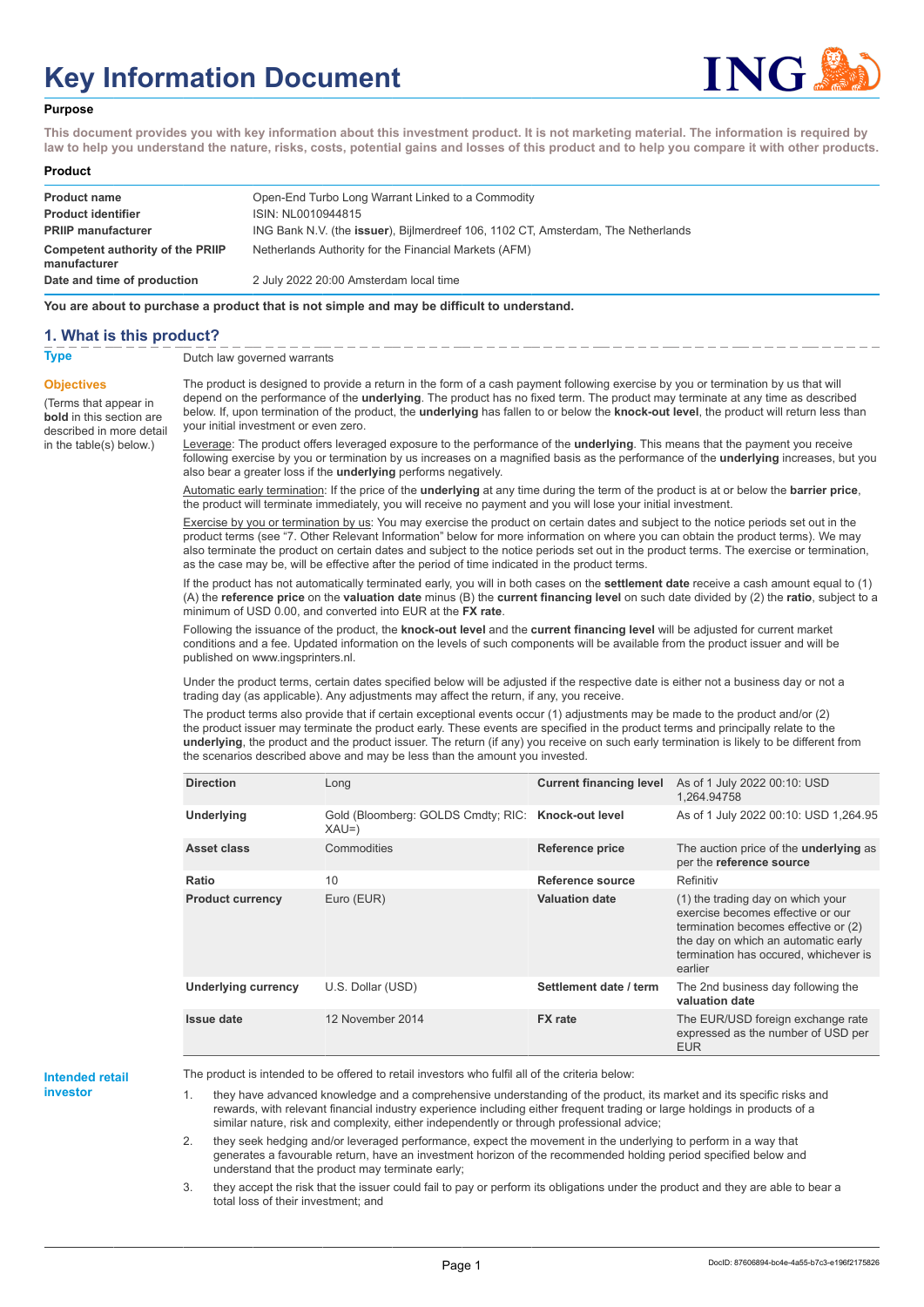4. they are willing to accept a level of risk to achieve potential returns that is consistent with the summary risk indicator shown below.

The product is not intended to be offered to retail clients who do not fulfil these criteria.

#### **2. What are the risks and what could I get in return?**

**Risk indicator**



**Lower risk Higher risk**



**The risk indicator assumes you keep the product for 1 day. The actual risk can vary significantly if you cash in at an early or a later stage and you may get back less.**

The summary risk indicator is a guide to the level of risk of this product compared to other products. It shows how likely it is that the product will lose money because of movements in the markets or because we are not able to pay you.

We have classified this product as 7 out of 7, which is the highest risk class. This rates the potential losses from future performance at a very high level, and poor market conditions are very unlikely to impact our capacity to pay you.

**Be aware of currency risk:** If the currency of your account is different to the currency of this product, you will be exposed to the risk of suffering a loss as a result of the conversion of the currency of the product into the account currency. This risk is not considered in the indicator shown above. Because the product currency is different from the underlying currency, you will be exposed to the risk of suffering a loss if the underlying currency declines in value relative to the product currency.

**Be aware of currency risk:** If (i) the Underlying is traded in a different currency than EUR the unwind amount will be converted to EUR at the prevailing exchange rate which may result in a loss; or (ii) the currency of your account is different from the Currency of the product, you may be exposed to the risk of suffering a loss as a result of the conversion of the Currency of the product into the account currency. Risk (ii) above is not considered in the indicator shown above.

This product does not include any protection from future market performance so you could lose some or all of your investment.

If we are not able to pay you what is owed, you could lose your entire investment.

For detailed information about all risks relating to the product please refer to the risk sections of the prospectus and any supplements thereto as specified in the section "7. Other relevant information" below.

**Market developments in the future cannot be accurately predicted. The scenarios shown are only an indication of some of the possible outcomes based on recent returns. Actual returns could be lower.**

#### **Performance scenarios**

*Investment: EUR 10,000*

| <b>Scenarios</b>           |                                                                           | 1 dav                        |  |
|----------------------------|---------------------------------------------------------------------------|------------------------------|--|
|                            |                                                                           | (Recommended holding period) |  |
| <b>Stress scenario</b>     | What you might get back after costs<br>Percentage return (not annualised) | EUR 8,076.53<br>$-19.23%$    |  |
| Unfavourable scenario      | What you might get back after costs<br>Percentage return (not annualised) | EUR 9,411.72<br>$-5.88\%$    |  |
| <b>Moderate scenario</b>   | What you might get back after costs<br>Percentage return (not annualised) | EUR 9,720.26<br>$-2.80\%$    |  |
| <b>Favourable scenario</b> | What you might get back after costs<br>Percentage return (not annualised) | EUR 9,987.45<br>$-0.13%$     |  |

The average returns shown in the above table are not annualised, which means they may not be comparable to the average returns shown in other key information documents.

This table shows the money you could get back over the next day under different scenarios, assuming that you invest EUR 10,000.

The scenarios shown illustrate how your investment could perform. The recommended holding period for this product is less than one year. The figures are therefore not calculated on a per year basis, but for the recommended holding period. Figures in this section and "4. What are the costs?" are therefore not comparable with figures given for products with a recommended holding period of at least one year. The scenarios presented are an estimate of future performance based on evidence from the past on how the value of this investment varies, and are not an exact indicator. What you get will vary depending on how the market performs and how long you keep the product. The stress scenario shows what you might get back in extreme market circumstances, and it does not take into account the situation where we are not able to pay you.

This product cannot be easily cashed in. This means it is difficult to estimate how much you would get back if you cash in before the recommended holding period. You will either be unable to cash in early or you will have to pay high costs or make a large loss if you do so.

The figures shown include all the costs of the product itself, but may not include all the costs that you pay to your advisor or distributor. The figures do not take into account your personal tax situation, which may also affect how much you get back.

Buying this product holds that you think the price of the underlying will increase.

Your maximum loss would be that you will lose your investment.

## **3. What happens if ING Bank N.V. is unable to pay out?**

You are exposed to the risk that the issuer might be unable to meet its obligations in connection with the product for instance in the event of bankruptcy or an official directive for resolution action. This may materially adversely affect the value of the product and could lead to you losing some or all of your investment in the product. The product is not a deposit and as such is not covered by any deposit protection scheme.